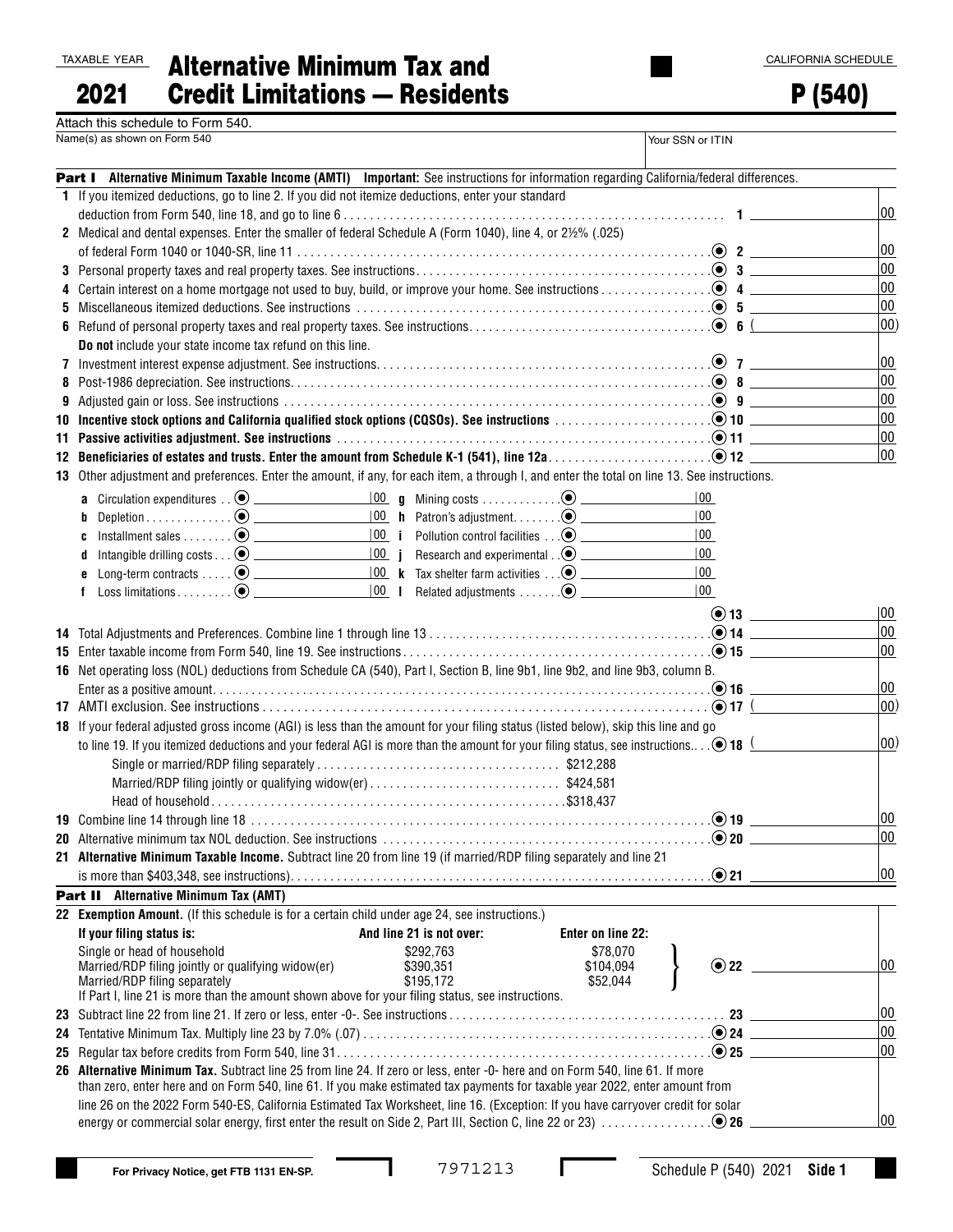

#### **Part III** Credits that Reduce Tax Note: Be sure to attach your credit forms to Form 540.

|                                                                                                                                          |                         |                         |                                     | $\odot$ 1                                              | 00                         |
|------------------------------------------------------------------------------------------------------------------------------------------|-------------------------|-------------------------|-------------------------------------|--------------------------------------------------------|----------------------------|
|                                                                                                                                          |                         |                         |                                     | $\odot$ 2                                              | 00                         |
| <b>Section A - Credits that reduce excess tax.</b>                                                                                       |                         | (a)<br>Credit<br>amount | $(b)^*$<br>Credit used<br>this year | (c)<br>Tax balance that<br>may be offset<br>by credits | (d)<br>Credit<br>carryover |
| 3 Subtract line 2 from line 1. If zero or less enter -0- and see instructions.<br>This is your excess tax which may be offset by credits |                         |                         |                                     | $\odot$                                                |                            |
| A1 Credits that reduce excess tax and have no carryover provisions.                                                                      |                         |                         |                                     |                                                        |                            |
| 4 Code: 162 Prison inmate labor credit (FTB 3507)                                                                                        | 4                       |                         | ◉                                   |                                                        |                            |
| 5 Code: 232 Child and dependent care expenses credit (FTB $3506$ )                                                                       | 5                       |                         | $\left( \bullet \right)$            |                                                        |                            |
| A2 Credits that reduce excess tax and have carryover provisions. See instructions.                                                       |                         |                         |                                     |                                                        |                            |
| 6 Code: $\odot$                                                                                                                          | 6                       |                         | $(\bullet)$                         |                                                        | $\bf{(\bullet)}$           |
| 7 Code: $\odot$                                                                                                                          | $\overline{\mathbf{r}}$ |                         | $\left( \bullet \right)$            |                                                        | $\bf{(\bullet)}$           |
| 8 $Code: (•)$                                                                                                                            | 8                       |                         | $\left( \bullet \right)$            |                                                        | ◉                          |
| <b>9</b> Code: $\odot$<br><b>Example 20 Credit Name:</b> Credit Name:                                                                    | 9                       |                         | $\textcolor{blue}{\bullet}$         |                                                        | $\circledbullet$           |
| 10 Code: 188 Credit for prior year alternative minimum tax                                                                               | 10                      | $\odot$                 | $\bf{(\bullet)}$                    |                                                        | $\bf{(\bullet)}$           |
| <b>Section B - Credits that may reduce tax below tentative minimum tax.</b>                                                              |                         |                         |                                     |                                                        |                            |
| 11 If Part III, line 3 is zero, enter the amount from line 1. If line 3 is more than                                                     |                         |                         |                                     |                                                        |                            |
| zero, enter the total of line 2 and the last entry in column (c). $\dots$                                                                | 11                      |                         |                                     | $\left( \bullet \right)$                               |                            |
| <b>B1</b> Credits that reduce net tax and have no carryover provisions.                                                                  |                         |                         |                                     |                                                        |                            |
| 12 Code: 170 Credit for joint custody head of household                                                                                  | 12                      |                         | ◉                                   |                                                        |                            |
|                                                                                                                                          | 13                      |                         | $\bf{(\bullet)}$                    |                                                        |                            |
| 14 Code: 163 Credit for senior head of household                                                                                         | 14                      |                         | $\circledbullet$                    |                                                        |                            |
|                                                                                                                                          | 15                      |                         | $\odot$                             |                                                        |                            |
| B2 Credits that reduce net tax and have carryover provisions. See instructions.                                                          |                         |                         |                                     |                                                        |                            |
| <b>16</b> Code: $\odot$                                                                                                                  | 16                      |                         | ◉                                   |                                                        | ◉                          |
|                                                                                                                                          | 17                      |                         | $\textcolor{blue}{\bullet}$         |                                                        | $\bf{(\bullet)}$           |
| 18 Code: $\odot$                                                                                                                         | 18                      |                         | $\circledbullet$                    |                                                        | $\bf{(\bullet)}$           |
| 19 Code: $\odot$                                                                                                                         | 19                      |                         | $\circledbullet$                    |                                                        | $\bf{(\bullet)}$           |
| <b>B3</b> Other state tax credit.                                                                                                        |                         |                         |                                     |                                                        |                            |
|                                                                                                                                          |                         |                         | $\textcolor{blue}{\bullet}$         |                                                        |                            |
| Section C - Credits that may reduce alternative minimum tax.                                                                             |                         |                         |                                     |                                                        |                            |
| 21 Enter your alternative minimum tax from Side 1, Part II, line 26.                                                                     | 21                      |                         |                                     | $\odot$                                                |                            |
| 22 Code: 180 Solar energy credit carryover from Section B2, column (d)                                                                   | 22                      |                         | $\textcolor{blue}{\bullet}$         |                                                        | $\bf{(\bullet)}$           |
| 23 Code: 181 Commercial solar energy credit carryover from Section B2, column (d)                                                        | 23                      |                         | $\odot$                             |                                                        | $\circledbullet$           |
| 24 Adjusted AMT. Enter the balance from line 23, column (c) here                                                                         |                         |                         |                                     |                                                        |                            |
|                                                                                                                                          | 24                      |                         |                                     | $\odot$                                                |                            |

**\***If the taxpayer is subject to the business credit limitation, the total of the business credits in Part III, Sections A and B, column (b) cannot exceed \$5,000,000. See instructions.

# This space reserved for 2D barcode

Г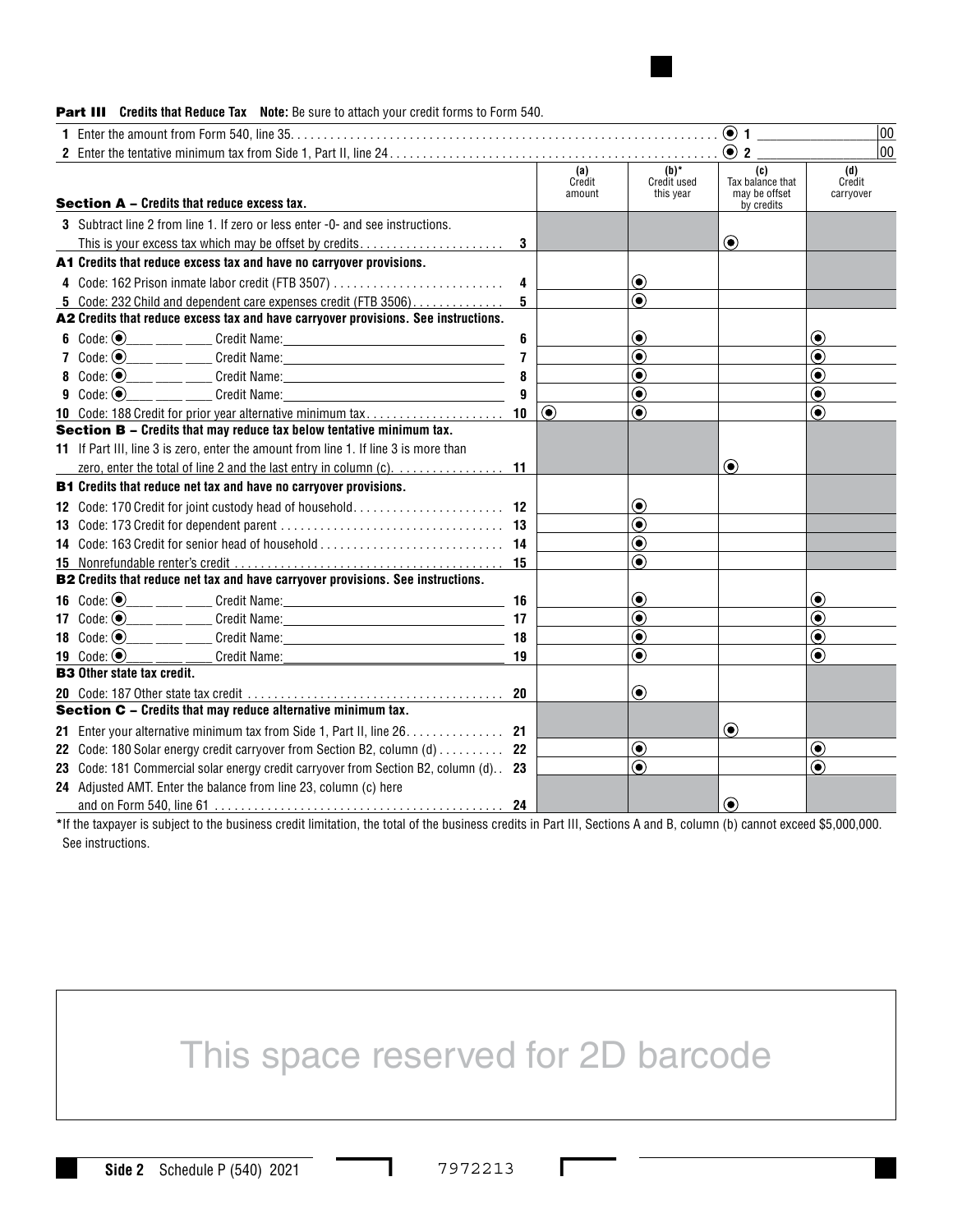# 2021 Instructions for Schedule P (540)

**Alternative Minimum Tax and Credit Limitations — Residents**

References in these instructions are to the Internal Revenue Code (IRC) as of **January 1, 2015,** and to the California Revenue and Taxation Code (R&TC).

## What's New

#### **Elective Tax for Pass-Through Entities (PTE) and Credit for**

**Owners –** For taxable years beginning on or after January 1, 2021, and before January 1, 2026, California law allows an entity taxed as a partnership or an "S" corporation to annually elect to pay an elective tax at a rate of 9.3 percent based on its qualified net income. The election shall be made on an original, timely filed return and is irrevocable for the taxable year.

The law allows a credit against the personal income tax to a taxpayer, other than a partnership, that is a partner, shareholder, or member of a qualified entity that elects to pay the elective tax, in an amount equal to 9.3 percent of the partner's, shareholder's, or member's pro rata share or distributive share of qualified net income subject to the election made by the qualified entity. A disregarded entity and its partners or members cannot claim the credit. For more information, go to **ftb.ca.gov** and search for **pte elective tax** and get the following new PTE elective tax forms and instructions:

- Form FTB 3893, Pass-Through Entity Elective Tax Payment Voucher
- Form FTB 3804, Pass-Through Entity Elective Tax Calculation
- Form FTB 3804-CR, Pass-Through Entity Elective Tax Credit

**Homeless Hiring Tax Credit –** For taxable years beginning on or after January 1, 2022, and before January 1, 2027, a Homeless Hiring Tax Credit (HHTC) will be available to a qualified taxpayer that hires individuals who are, or recently were, homeless. The amount of the tax credit will be based on the number of hours the employee works in the taxable year. Employers must obtain a certification of the individual's homeless status from an organization that works with the homeless and must receive a **tentative credit reservation** for that employee. Any credits not used in the taxable year may be carried forward up to three years. For more information, go to ftb.ca.gov and search for **hhtc**.

**Natural Heritage Preservation Credit –** The Natural Heritage Preservation Credit is available for qualified contributions made on or after January 1, 2021, and no later than June 30, 2026. This credit may **not** be claimed for any contributions made on or after July 1, 2020, and on or before December 31, 2020. For more information, get form FTB 3503, Natural Heritage Preservation Credit.

**New Donated Fresh Fruits or Vegetables Credit –** The sunset date for the New Donated Fresh Fruits or Vegetables Credit is extended until taxable years beginning before January 1, 2027. For more information, get form FTB 3814, New Donated Fresh Fruits or Vegetables Credit.

**Main Street Small Business Tax Credit II –** For taxable year beginning on or after January 1, 2021, and before January 1, 2022, a **new** Main Street Small Business Tax Credit is available to a qualified small business employer that received a tentative credit reservation from the California Department of Tax and Fee Administration (CDTFA). For more information, get form FTB 3866, Main Street Small Business Tax Credits.

# General Information

In general, for taxable years beginning on or after January 1, 2015, California law conforms to the Internal Revenue Code (IRC) as of January 1, 2015. However, there are continuing differences between California and federal law. When California conforms to federal tax law changes, we do not always adopt all of the changes made at the federal level. For more information, go to **ftb.ca.gov** and search for **conformity**. Additional information can be found in FTB Pub. 1001, Supplemental Guidelines to California Adjustments, the instructions for California Schedule CA (540), California Adjustments - Residents, or Schedule CA (540NR), California Adjustments - Nonresidents or Part-Year Residents, and the Business Entity tax booklets.

The instructions provided with California tax forms are a summary of California tax law and are only intended to aid taxpayers in preparing their state income tax returns. We include information that is most useful to the greatest number of taxpayers in the limited space available. It is

not possible to include all requirements of the California Revenue and Taxation Code (R&TC) in the instructions. Taxpayers should not consider the instructions as authoritative law.

Specific differences between California and federal law are noted in the instructions under the applicable line items.

#### **Registered Domestic Partners (RDPs)**

Under California law, RDPs must file their California income tax returns using either the married/RDP filing jointly or married/RDP filing separately filing status. RDPs have the same legal benefits, protections, and responsibilities as married couples unless otherwise specified.

If you entered into a same sex legal union in another state, other than a marriage, and that union has been determined to be substantially equivalent to a California registered domestic partnership, you are required to file a California income tax return using either the married/RDP filing jointly or married/RDP filing separately filing status.

For purposes of California income tax, references to a spouse, husband, or wife also refer to a California RDP, unless otherwise specified. When we use the initials RDP, they refer to both a California registered domestic "partner" and a California registered domestic "partnership," as applicable. For more information on RDPs, get FTB Pub. 737, Tax Information for Registered Domestic Partners.

#### **Business Credit Limitation**

For taxable years beginning on or after January 1, 2020, and before January 1, 2023, there is a \$5,000,000 limitation on the application of business credits for taxpayers. The total of all business credits including the carryover of any business credit for the taxable year may not reduce the "net tax" by more than \$5,000,000. Business credits should be applied against "net tax" before other credits. Business credits disallowed due to the limitation may be carried over. The carryover period for disallowed credits is extended by the number of taxable years the credit was not allowed. For more information, see the instructions for Part III, Credits That Reduce Tax.

The credit for prior year alternative minimum tax (AMT) is not subject to the credit limitation.

#### **Net Operating Loss Suspension**

For taxable years beginning on or after January 1, 2020, and before January 1, 2023, California has suspended the net operating loss (NOL) carryover deduction. Taxpayers may continue to compute and carryover an NOL during the suspension period. **However**, taxpayers with net business income or modified adjusted gross income of less than \$1,000,000 or with disaster loss carryovers are **not** affected by the NOL suspension rules. For more information, get form FTB 3805V, Net Operating Loss (NOL) Computation and NOL and Disaster Loss Limitations – Individuals, Estates, and Trusts.

#### **NOL Carrybacks**

For taxable years beginning on or after January 1, 2019, NOL carrybacks are **not** allowed.

#### **Small Business Accounting/Percentage of Completion Method**

For taxable years beginning on or after January 1, 2019, California law generally conforms to the Tax Cuts and Jobs Act's definition of small businesses as taxpayers whose average annual gross receipts over three years do not exceed \$25 million. These small businesses are exempt from the requirement of using the Percentage of Completion Method of accounting for any construction contract if the contract is estimated to be completed within two years from the date the contract was entered into. A taxpayer may elect to apply the provision regarding accounting for long term contracts to contracts entered into on or after January 1, 2018.

#### **Tax Computation for Certain Children with Investment Income**

California conforms to the provision of the Small Business and Work Opportunity Tax Act of 2007 which increased the age of children to 18 and under or a student under age 24 for elections made by parents reporting their child's interest and dividends.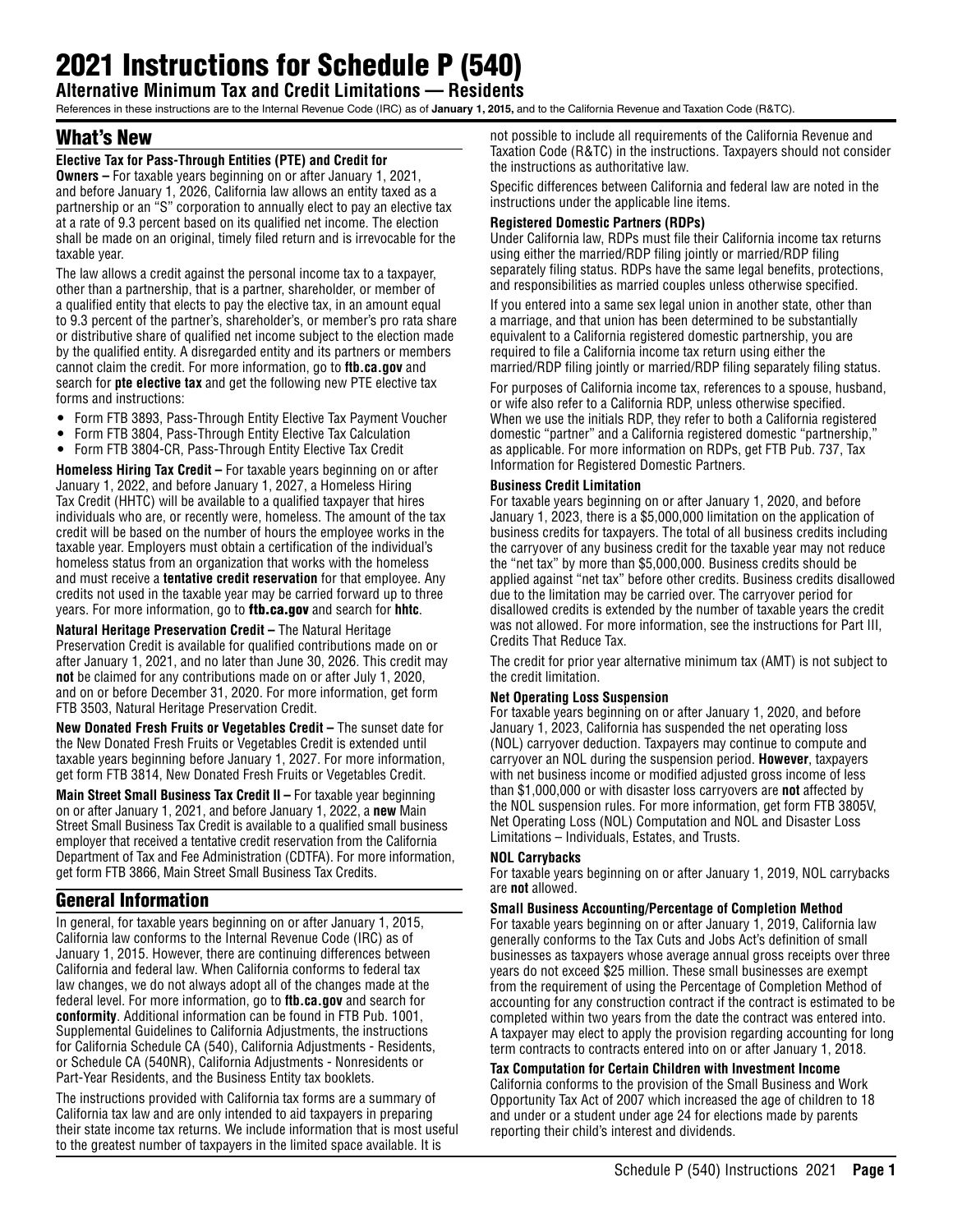#### **Estimated Tax Payments**

AMT is required to be included in the computation of the estimated tax payments in order to meet a safe harbor from the underpayment of estimated tax penalty.

### A Purpose

California tax law gives special treatment to some items of income and allows deductions and credits for some items of expense. Many individuals who benefit from these provisions must pay at least a minimum amount of tax and/or limit the amount of their credits.

Use Schedule P (540), Alternative Minimum Tax and Credit Limitations — Residents, to determine if:

- **•** You owe AMT.
- **•** Your credits must be reduced or eliminated entirely. Your credits may be limited even if you do not owe AMT, so be sure to complete Side 1 and Side 2 of Schedule P (540).

# B Who Must File

Complete Schedule P (540) to see if AMT applies to you. Attach it to Form 540 only if any one of the following apply:

- **•** You owe AMT.
- **•** You have more than two credits.
- **•** You have credits that are reported in Part III, Section A1, Section A2, or Section C. See the Credit Table on page 8 for a list of credits.
- **•** The total of Part I, line 7 through line 13 is negative and you would be liable for AMT without taking those lines into account.
- **•** Schedule P (540), Part I, line 21, is more than Part II, line 22, and you have one or more adjustments on Part I, line 4 or line 7 through line 13l.

# C Record Keeping

For AMT, certain items of income, deductions, etc., receive different tax treatment than for regular tax. Therefore, you need to refigure items for AMT that you figured for regular tax. In some cases, you may wish to do this by completing the applicable tax form a second time. If you do complete another form, **do not** attach it to your tax return, but keep it for your records.

For regular tax, some deductions may result in carryovers to future taxable years. Examples are investment interest expense, net operating loss, and capital loss. Because you may have to refigure these items for AMT, the carryover amount may be different for AMT than for regular tax. Although the carryovers that you figure for AMT do not affect the carryovers for regular tax, you must keep track of your AMT carryovers in order to complete your Schedule P (540) in future years.

## Partnerships, S Corporations, Limited Liability Companies (LLCs), Estates, or Trusts

If you are a partner in a partnership, a shareholder of an S corporation, a member of an LLC, or a beneficiary of an estate or trust, you must include your distributive share of adjustments and tax preference items shown on your Schedule K-1 (565), for partners; Schedule K-1 (100S), for shareholders; Schedule K-1 (568), for members of an LLC; or Schedule K-1 (541), for beneficiaries.

# E Credit for Prior Year Alternative Minimum Tax

If you paid AMT in a prior year, you may be able to claim the credit for prior year AMT. Get form FTB 3510, Credit for Prior Year Alternative Minimum Tax — Individuals or Fiduciaries, to see if you qualify.

The prior year AMT credit must be applied before any credits that can reduce regular tax below the TMT.

# F Additional Information

For more information, get federal Form 6251, Alternative Minimum Tax — Individuals.

## G Alternative Minimum Taxable Income (AMTI) Exclusion

A qualified taxpayer must exclude income, positive and negative adjustments, and preference items attributable to any trade or business when figuring AMTI. These adjustments and preference items must also be excluded when calculating any deductions that may result in AMT carryovers. You are a qualified taxpayer if you meet **both** of the following:

- **•** Own or have an ownership interest in a trade or business.
- **•** Have **aggregate gross receipts (less returns and allowances)** during the taxable year of less than \$1,000,000 from **all** trades or businesses for which you are the owner or have an ownership interest. Gross receipts may include, but are not limited to, items reported on federal Schedules C, Profit or Loss from Business; D, Capital Gains and Losses; E, Supplemental Income and Loss (other than income from a trust); or F, Profit or Loss from Farming; and from federal Form 4797, Sales of Business Property (figured in accordance with California law); or California Schedule D-1, Sales of Business Property (if required to complete it), that are associated with a trade or business. In the case of an ownership interest, you include only the proportional share of gross receipts of any trade or business from a partnership, S corporation, regulated investment company (RIC), a real estate investment trust (REIT), or real estate mortgage investment conduit (REMIC) in accordance with your ownership interest in the enterprise. Apply the \$1,000,000 test to the return regardless of filing status. The threshold does not become \$2,000,000 for married /RDP taxpayers filing jointly.

**Aggregate gross receipts (less returns and allowances)** means the sum of the gross receipts of the trades or businesses which you own and the **proportionate interest** of the gross receipts of the trades or businesses which you own and of pass-through entities in which you hold an interest.

**Gross receipts, less returns and allowances** means the sum of the gross receipts from the production of business income, as defined in R&TC Section 25120(a), and the gross receipts from the production of nonbusiness income, as defined in R&TC Section 25120(d).

#### **Proportionate interest** means:

- 1. In the case of a pass-through entity which reports a profit for the taxable year, your profit interest in the entity at the end of your taxable year.
- 2. In the case of a pass-through entity which reports a loss for the taxable year, your loss interest in the entity at the end of your taxable year.
- 3. In the case of a pass-through entity which is sold or liquidates during the taxable year, your capital account interest in the entity at the time of the sale or liquidation.

**Proportionate interest** includes an interest in a pass-through entity including a partnership, S corporation, RIC, REIT, or REMIC.

If you are a qualified taxpayer both of the following applies:

- **•** In Part I, **do not** include any positive or negative adjustments or preference items attributable to any trade or business.
- **•** In Part I, line 17, enter all taxable income attributable to any trade or business.

## Specific Line Instructions

#### **Registered Domestic Partners**

RDPs compute their AMT using the same rules applicable to a married person. RDPs base their California AMT on the pro forma federal return. For more information on RDPs, get FTB Pub. 737.

# Part I Alternative Minimum Taxable Income

#### **Line 2 – Medical and dental expenses**

Do not include any adjustment for differences between federal and California laws.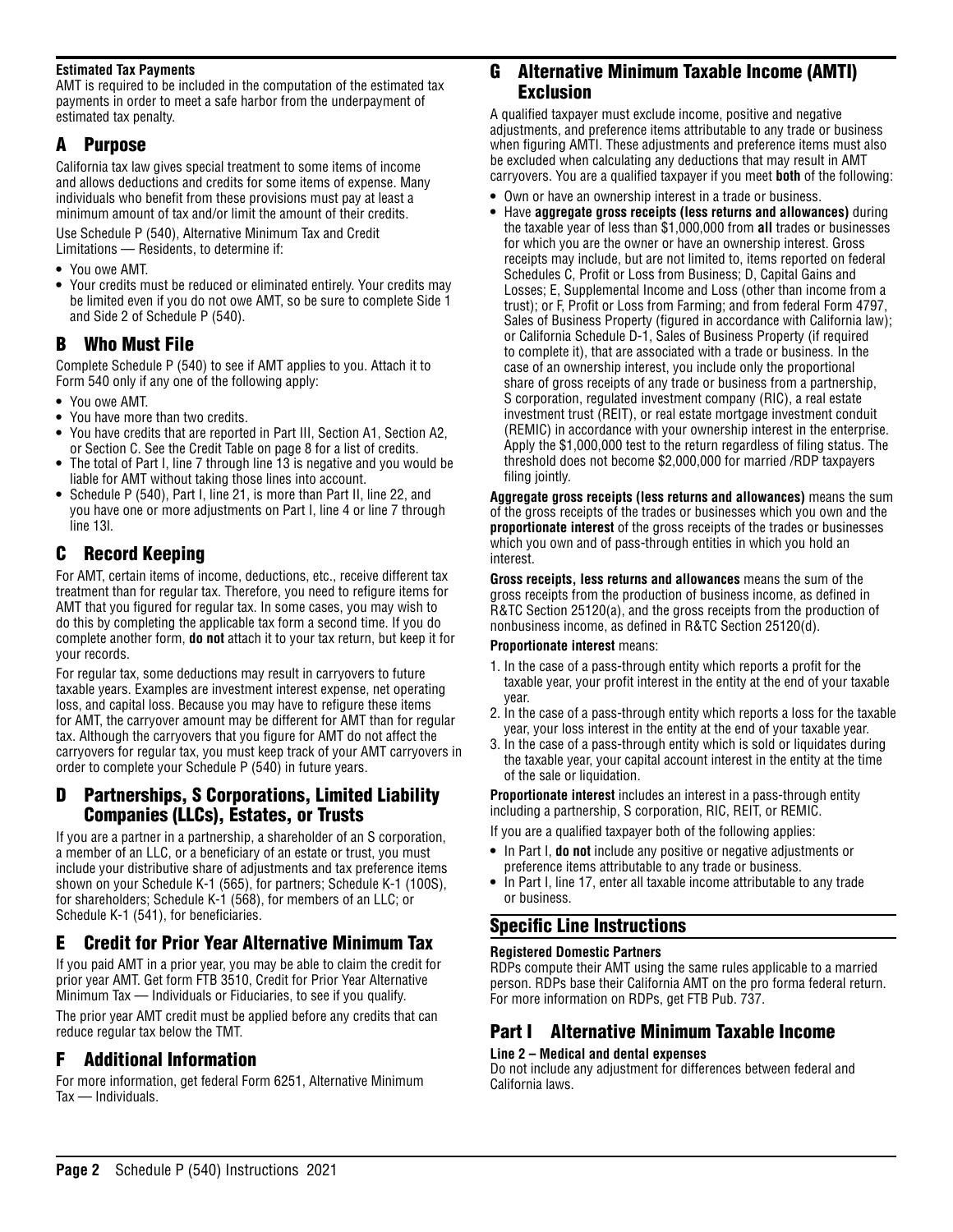#### **Line 3 – Personal property taxes and real property taxes**

Enter on this line any of the following from Schedule CA (540), Part II, lines 5b and 5c, column A and line 6 (column A minus column B).

- **•** State and local personal property taxes
- **•** State, local, or foreign real property taxes

#### **Line 4 – Certain interest on a home mortgage**

Enter home mortgage interest in which the proceeds were used for purposes other than buying, building, or improving your principal residence or a qualified dwelling that is your second home (see IRC Section 163(h)(3)). This may be all or part of the amount on Schedule CA (540), Part II, line 8a, line 8b, or line 8c (column A plus column C).

**Example 1:** Gregory paid \$950 interest on a \$12,000 home equity loan used to buy a ski boat. He would enter \$950 on line 4 because the proceeds were not used to buy, build, or improve his home.

**Example 2:** Jackie paid \$1,200 interest on a \$15,000 home equity loan to install a swimming pool at her home. She would not make any entry on line 4 because the proceeds of the loan were used to improve her home.

**Exception. Do not** include interest on a mortgage you took out before July 1, 1982, if it was secured by property that was your main home or a qualified dwelling used by you or a member of your family at the time you took out the mortgage.

#### **Line 5 – Miscellaneous itemized deductions**

Enter on this line the amount from Schedule CA (540), Part II, line 25.

**Line 6 – Refund of personal property taxes and real property taxes** Enter on this line any refund of taxes you received if all of the following apply:

- **•** The taxes are those described in line 3
- **•** The taxes are attributable to a taxable year after 1986
- **•** You deducted the taxes in a taxable year after 1986

#### **Line 7 – Investment interest expense adjustment**

Enter on this line any investment interest expense adjustment. If you completed form FTB 3526, Investment Interest Expense Deduction, refigure your investment interest expense using a second form FTB 3526. Complete line 1 through line 8. Follow form FTB 3526 instructions for line 1 through line 8, except for the following:

- **•** When completing line 1, include any interest expense from Schedule P (540), Part I, line 4, that was paid or accrued on indebtedness attributable to property held for investment within the meaning of IRC Section 163(d)(5). An example is interest on a home equity loan from which the proceeds were invested in stocks or bonds. This interest might be deductible as home mortgage interest for regular tax, but not for AMT.
- **•** When entering your 2020 disallowed investment interest expense on line 2, use your 2020 AMT disallowed investment interest expense.
- **•** When completing lines 4 a-c, refigure your gross investment income, any net gain from the disposition of property held for investment, and any investment expenses by taking into account all of your AMT adjustments and preferences that apply.

Your adjustment is the difference between your AMT form FTB 3526, line 8, and your regular tax form FTB 3526, line 8. If the amount figured for AMT is more than the amount figured for regular tax, enter the adjustment as a negative amount.

If you did not itemize deductions and had investment interest expense, **do not** enter an adjustment. However, if you reported investment interest expense on federal Schedule E, follow the instructions above for completing form FTB 3526.

#### **Line 8 – Post-1986 Depreciation**

If you filed federal Schedules C, E, or F and have tangible property which you began depreciating after 1986, you must use the Alternative Depreciation System (ADS) to calculate AMT depreciation as follows:

#### **Property placed in service before 1999**

For property placed in service before 1999, refigure the AMT depreciation using the ADS, with the same convention used for the regular tax. See the table in the next column for the method and recovery period to use.

| IF the property is $\dots$                                                                                           | THEN use the                                                                                                                                       |
|----------------------------------------------------------------------------------------------------------------------|----------------------------------------------------------------------------------------------------------------------------------------------------|
| IRC Section 1250(c) property                                                                                         | Straight-line method over 40<br>years.                                                                                                             |
| Tangible property (other than<br>IRC Section 1250(c) property)<br>depreciated using straight-line for<br>regular tax | Straight-line method over the<br>property's AMT class life.                                                                                        |
| Any other tangible property                                                                                          | 150% declining balance method,<br>switching to straight-line the first<br>tax year gives a larger deduction<br>over the property's AMT class life. |

Get federal Publication 946, How to Depreciate Property, for more information on AMT class life.

#### **Property placed in service after 1998**

For property placed in service after 1998, no adjustment is necessary if the property is IRC Section 1250(c) property or tangible property (other than IRC Section 1250(c) property) depreciated using the straight-line method or 150% declining balance method for regular tax. For any other tangible property, use the 150% declining balance method, switching to the straight-line method the first tax year that it provides a larger deduction. Use the same convention and recovery period used for regular tax.

Get federal Publication 946 or refer to IRC Section 168(g) for more information on the ADS method.

#### **Grapevines replanted as a result of phylloxera infestation or Pierce's Disease** that are depreciated over 5 years for regular tax must be depreciated over 10 years for AMT.

**Partners, S corporation shareholders, and LLC members:** Enter the amount shown on the Schedule K-1 (565, 100S, or 568) issued by your partnership, S corporation, or LLC.

Enter on line 8 the difference between depreciation for regular tax and depreciation for AMT. **Do not** include depreciation from the following:

- **•** Expenses you incurred as an employee and deducted on federal Schedule A (Form 1040), Itemized Deductions.
- **•** An activity for which you are not at risk.
- **•** Amounts received from a partnership or S corporation, if the basis limitations under IRC Section 704(c) or IRC Section 1366(d) apply.
- **•** A passive activity.
- **•** A tax shelter farm activity.

Instead, include these types of depreciation when you figure adjustments for line 5, line 11, line 13f, line 13j, or line 13k, whichever applies.

If the AMT depreciation is more than the regular tax depreciation, enter the difference on line 8 as a negative amount.

#### **Line 9 – Adjusted gain or loss**

You will have an entry on this line only if you reported a gain or loss on California Schedule D (540), California Capital Gain or Loss Adjustment, or Schedule D-1, federal Schedule D, federal Form 4797, or federal Form 4684, Casualties and Theft, for income producing property that has a different basis for AMT than for regular tax. Generally, if you reported a gain or loss from the sale or exchange of mutual funds, stocks, or bonds, you will not have an entry on this line.

To figure the amount to enter on this line:

**Step 1 –** Refigure the adjusted basis of the asset sold. Take into account any AMT adjustments you made this year or in previous years for depreciation, incentive stock options, circulation expenditures, pollution control facilities, research and experimental expenditures, and mining costs.

**Step 2 –** Refigure your gain or loss using the adjusted basis from Step 1.

**Step 3 –** Figure the difference between the AMT gain or loss and the regular tax gain or loss and enter the result on line 9. Enter the difference as a negative amount if: the AMT gain is less than the regular tax gain; the AMT loss is more than the regular tax loss; or you have an AMT loss and a regular tax gain.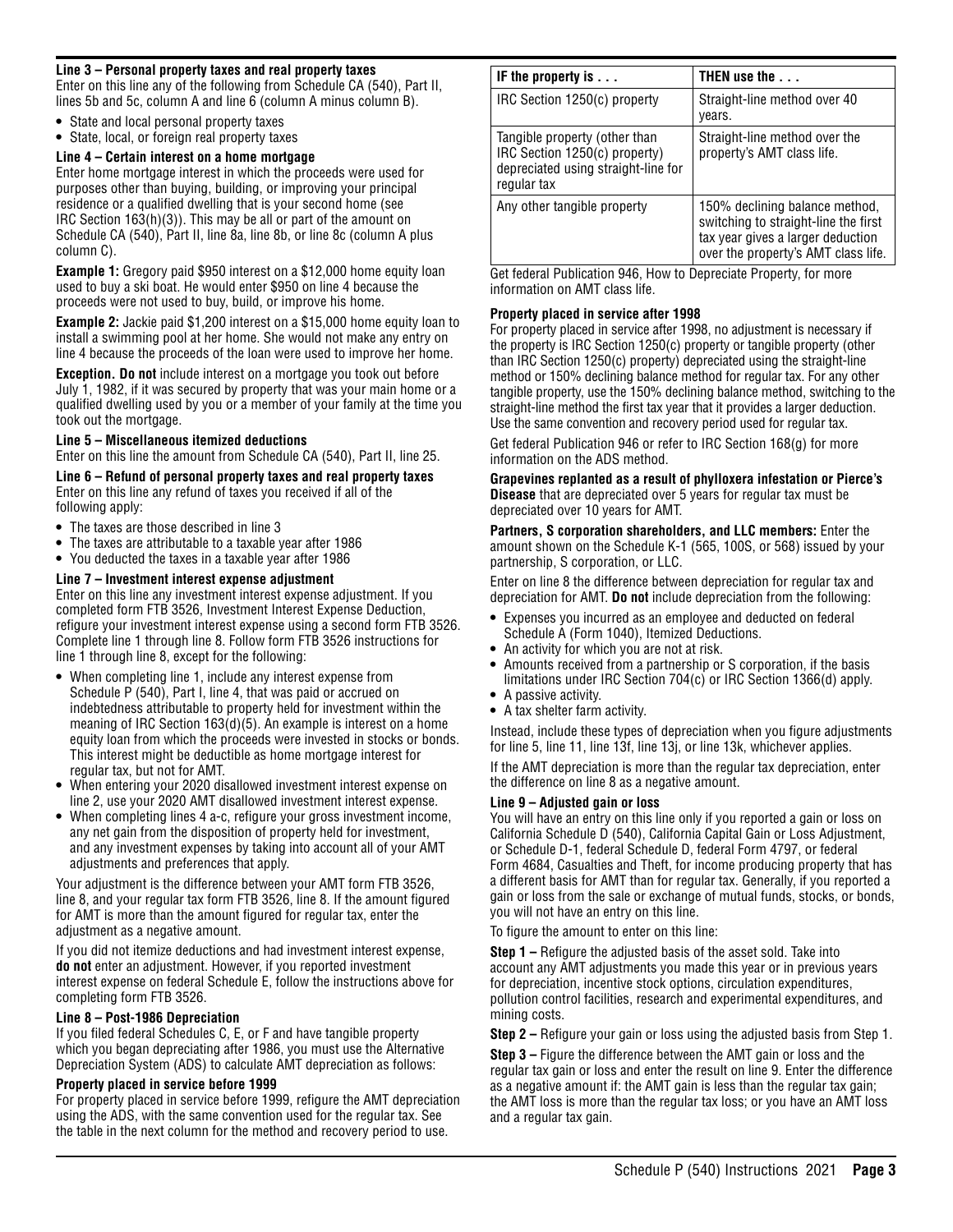**Line 10 – Incentive stock options and California qualified stock options Incentive stock options (ISOs).** For regular tax, no income is recognized when an ISO, as defined in IRC Section 422(b), is granted or exercised. However, this rule does not apply for AMT. Instead, you must generally include on line 10 the excess of:

- **•** The fair market value (FMV) of the stock acquired through the exercise of the option (determined without regard to any lapse restriction) when your rights in the stock first become transferable, or when these rights are no longer subject to a substantial risk of forfeiture, over
- **•** The amount you paid for the stock.

Increase your AMT basis of any stock acquired through the exercise of an ISO by the amount of the AMT adjustment. If you acquired stock by exercising an ISO and you disposed of that stock in the same year, the tax treatment under regular tax and AMT is the same (no adjustment is required).

**California qualified stock options (CQSOs).** Under R&TC Section 17502, taxpayers whose earned income from the corporation granting the CQSO was \$40,000 or less may exclude compensation arising from the exercise of a CQSO from regular tax income. The amount of compensation excluded for regular tax must be included for AMT on this line.

#### **Line 11 – Passive activities adjustment**

You may want to complete a second form FTB 3801, Passive Activity Loss Limitations, and the other forms or schedules on which your passive activities are reported to figure this adjustment. You may enter the following types of adjustments on this line:

**Regular passive activities.** Refigure your passive activity gains and losses for AMT by taking into account all AMT adjustments and preferences and AMT prior year unallowed losses that apply to the passive activity. The adjustment is the difference between your AMT passive activity income or loss (from activities reported on federal Schedules C, E, F, or federal Form 4835, Farm Rental Income and Expenses) and income or loss from these activities for regular tax.

**Publicly traded partnership (PTP).** If you had losses from a PTP, you will have to refigure the losses using any AMT adjustments, preferences, and any AMT prior year unallowed losses.

**Tax shelter passive farm activities.** Refigure any gain or loss from a tax shelter passive farm activity. Take into account all AMT adjustments, preferences, and AMT prior year unallowed losses. If the amount is a gain, include it on your AMT form FTB 3801. Do not include a tax shelter passive farm activity loss on your AMT form FTB 3801. Instead, carry the loss forward to offset against future tax shelter passive farm activities.

**Insolvency.** If, at the end of the taxable year, your liabilities exceed the FMV of your assets, increase your passive activity loss allowed by that excess but not by more than your total loss. See IRC Section 58(c)(1).

#### **Line 13 – Other adjustments and preferences**

Enter the amount of any other adjustments or preferences that apply to you on line 13a through line 13l. Enter the total on line 13.

#### **Line 13a – Circulation expenditures**

If you elected the optional 3-year write-off period for circulation expenditures under IRC Section 59(e), skip this line.

For regular tax, IRC Section 173 allows you to deduct the full amount of circulation expenditures in the taxable year you paid or incurred them. For AMT, you must amortize these expenditures over three years beginning with the year you paid or incurred the expenditures. Enter the difference between your AMT deduction and your regular tax deduction. If your AMT deduction is more than your regular tax deduction, enter your adjustment as a negative amount.

See IRC Section 56(b)(2) for a special rule that applies to losses related to circulation expenditures.

#### **Line 13b – Depletion**

For AMT, if the depletion deduction for mines, wells, and other natural deposits determined under IRC Section 611 exceeds the adjusted basis of the property at the end of your taxable year, you have a depletion preference adjustment.

California conformed in 1993 to the federal repeal of the AMT depletion adjustment for independent oil and gas producers and royalty owners. Get the instructions for federal Form 6251 for more information. However, your California depletion costs may continue to be different from the federal amounts because of prior differences in law and different bases.

To figure your adjusted basis, use the rules in IRC Section 1016, but do not reduce the adjusted basis by current-year depletion. Figure the excess amount separately for each property. Enter on this line only the depletion amount that exceeds your adjusted basis.

#### **Line 13c – Installment sales**

If, for regular tax purposes, you used the installment method to report a non-dealer disposition of property that occurred after August 16, 1986, but before January 1, 1990, and if the obligation that arose from the disposition was an installment obligation to which the proportionate disallowance rule applied, refigure your income for AMT purposes without regard to the installment method.

Enter the difference between your AMT and regular tax income on this line. If the AMT income is smaller, enter the difference as a negative amount.

#### **Qualified small business stock (QSBS) exclusion**

**(R&TC Section 18152.5).** For taxable years beginning on or after January 1, 2008, and before January 1, 2013, taxpayers were allowed to exclude 50% of the gain from the sale or exchange of their qualified small business stock held for more than five years. If you received installment sale payments in the current year for sales of QSBS made before January 1, 2013, and you excluded the gain as allowed under R&TC Section 18152.5, multiply the excluded amount by 50% and enter it on this line as a positive amount.

#### **Line 13d – Intangible drilling costs (IDCs)**

If you elected the optional 60-month write-off under IRC Section 59(e) for regular tax for all property in this category, skip this line.

IDCs from oil, gas, and geothermal wells are preferences to the extent that the excess IDCs exceed 65% of the net income from the wells. Figure the preference for oil and gas properties separate from geothermal properties. To figure excess IDCs:

- A. Figure the amount of your IDCs allowed for regular tax under IRC Section 263(c). **Do not** include any deduction for nonproductive wells. Then refigure your IDCs allowed for AMT by amortizing them over 120 months, starting with the month you placed the well in production. Then subtract your AMT IDCs from your regular tax IDCs to get your excess IDCs. You may elect to use any other method that is allowed in determining cost depletion.
- B. Figure net income by reducing the gross income from all oil, gas, and geothermal wells that you received or accrued during the taxable year by any deductions allocable to these properties (reduced by the excess IDCs). Use only income and deductions allowed for AMT.
- C. Multiply the net income by 65% (.65). Subtract the result from the excess IDCs figured in A. This is your excess IDCs that you enter on this line.

**Exception.** The preference for IDCs from oil and gas wells does not apply to taxpayers who are independent producers, i.e., not integrated oil companies as defined in IRC Section 291(b)(4). However, this benefit may be limited. First, figure the IDC preference as if this exception did not apply. Then, for purposes of this exception, complete Schedule P (540) through line 19, including the IDC preference. If the amount of the IDC preference exceeds 40% of the amount figured for line 19, enter the excess on line 13d (the benefit of this exception is limited). If the amount of the IDC preference is equal to or less than 40% of the amount figured for line 19, **do not** enter an amount on line 13d (the benefit of this exception is not limited).

#### **Line 13e – Long-term contracts**

For regular tax, you may have figured taxable income from a long-term contract (entered into after February 28, 1986) using the completedcontract method or another method.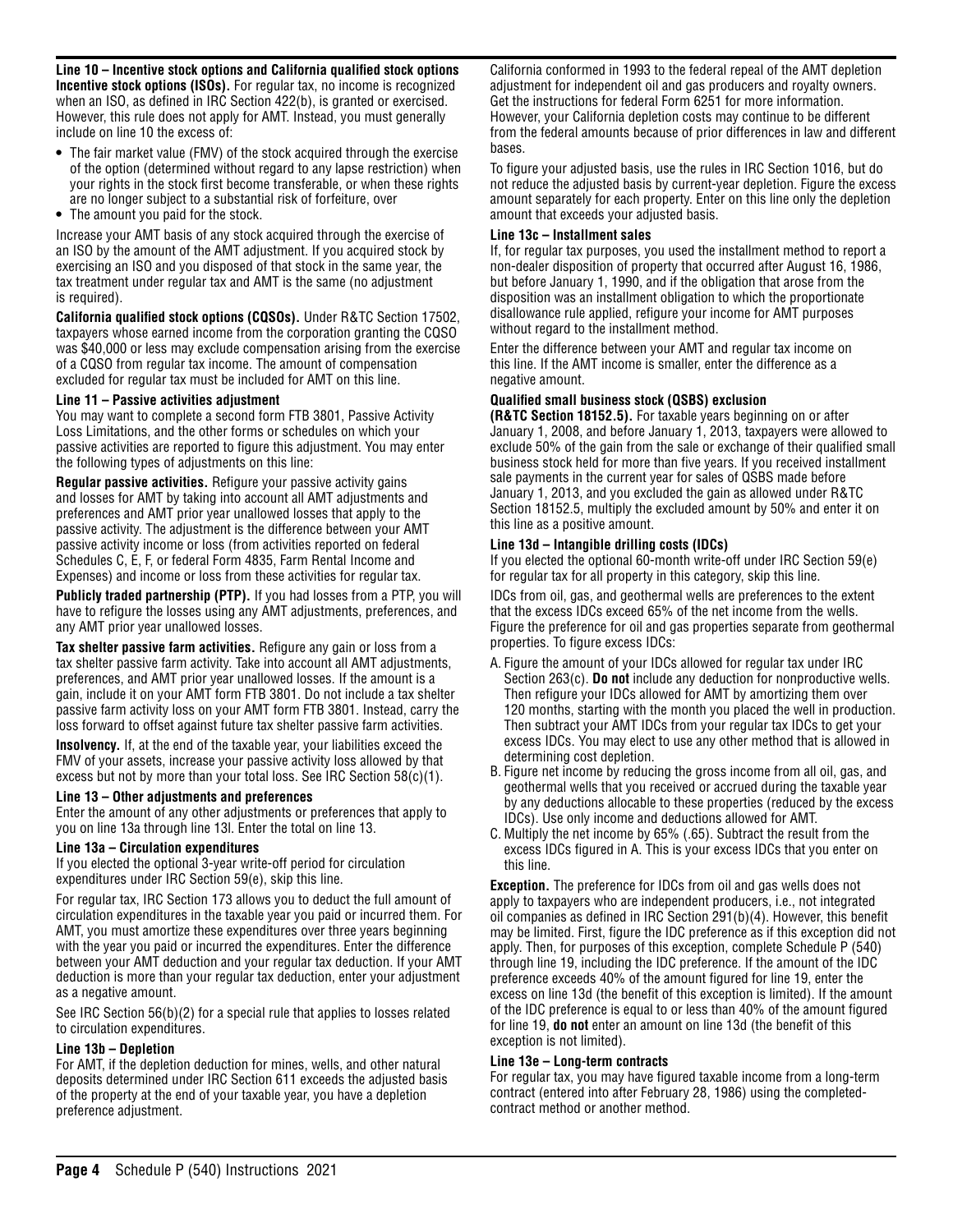For AMT, use the percentage-of-completion method described in IRC Section 460(b) to determine your taxable income from any long-term contract, defined in IRC Section 460(f), you entered into after February 28, 1986. However, this rule does not apply to: 1) any home construction contract, as defined in IRC Section 460(e)(5), you entered into after June 20, 1988, and before 1991, if you meet the 2-year estimated completion requirement of IRC Section 460(e)(1)(B)(i) and the \$10-million ceiling on average annual gross receipts requirement of IRC Section 460(e)(1)(B)(ii), or 2) any home construction contract entered into after 1990.

In the case of a contract described in IRC Section 460(e)(1), use the simplified procedures for allocating costs outlined in IRC Section 460(b)(3) to determine the percentage of completion.

Enter on line 13e the difference between the income you reported for regular tax and the income you recomputed for AMT. If the income for AMT is less than the income for regular tax, enter the difference as a negative amount.

#### **Line 13f – Loss limitations**

If you include AMT adjustments or preferences on this line, **do not**  include them on any other line of this schedule. **Do not** include any passive activities on this line. Instead, use line 11. Also use line 11 for passive tax shelter farm activities. Use line 13k for nonpassive tax shelter farm activities.

For AMT, refigure certain limited losses using your AMT adjustments and preferences. Refigure your gains and losses from activities for which you are not at risk. Also, refigure your basis limitations that apply to partnerships and S corporations. Refer to IRC Sections 59(h), 465, 704(d), and 1366(d).

Enter on this line the difference between AMT limited losses (from activities reported on federal Schedules C, E, F, or federal Form 4835) and your regular tax limited losses from these activities.

#### **Line 13g – Mining costs**

If you elected the optional 10-year write-off under IRC Section 59(e) for regular tax, skip this line. For AMT, you must capitalize your mining exploration and development costs and amortize them over 10 years beginning with the taxable year you paid or incurred the expenditures. Enter the difference between your AMT mining amortization and your regular tax mining deduction. If your AMT mining amortization is more than your regular tax mining deduction, enter your adjustment as a negative amount.

See IRC Section 56(a)(2)(B) for special rules that apply to losses related to mining property.

#### **Line 13h – Patron's adjustment**

Distributions you received from a cooperative may be includible in income. Unless the distributions are nontaxable, enter on line 13h the total AMT patronage dividend and per-unit retain allocation adjustment reported to you by the cooperative.

#### **Line 13i – Pollution control facilities**

For regular tax, you may elect to amortize the basis of a certified pollution control facility over 60 months. For facilities placed in service before 1999, the AMT deduction is figured using the alternative depreciation system (ADS) described in IRC Section 168(g). Use the federal Class Life Asset Depreciation Range System (ADR) under the straight-line method. For facilities placed in service after 1998, the AMT deduction is figured under the modified accelerated cost recovery system (MACRS) using the straight-line method. Enter the difference between your AMT pollution control facilities depreciation and your regular tax pollution control facilities amortization. If your AMT pollution control facilities depreciation is more than your regular tax pollution control facilities amortization, enter the adjustment as a negative amount.

#### **Line 13j – Research and experimental costs**

**Do not** make this adjustment for costs paid or incurred in connection with an activity in which you materially participated under the passive activity rules or for costs for which you elected the optional 10-year write-off under IRC Section 59(e) for the regular tax.

If you elected the optional 10-year write-off period for research and experimental expenditures under IRC Section 59(e) for regular tax, skip this line.

For regular tax, IRC Section 174(a) allows you to deduct your research and experimental expenditures in the taxable year you paid or incurred them. If you deducted them in the year incurred, amortize these expenditures over 10 years for AMT. Enter the difference between your AMT deduction and your regular tax deduction. If your AMT deduction is more than your regular tax deduction, enter your adjustment as a negative amount.

See IRC Section 56(b)(2)(B) for special rules that apply to losses related to circulation, research, or experimental expenditures.

#### **Line 13k – Tax shelter farm activities**

If you include AMT adjustments or preferences on this line, **do not**  include them on any other line of this schedule.

Complete this line only if you have a gain or loss from a tax shelter farm activity, as defined in IRC Section 58(a)(2), that is **not** a passive activity. If the tax shelter farm activity **is** a passive activity, include it with your other passive activities on line 11.

Refigure all gains and losses you reported for regular tax from tax shelter farm activities using your AMT adjustments and preferences. Figure your tax shelter farm activity gain or loss for AMT using the same rules you used for regular tax except for the following:

- **• Do not** take any refigured loss unless you are insolvent. See IRC Section 58(c)(1).
- **• Do not** offset gains from other tax shelter farm activities with your refigured loss.

Suspend and carryover your loss to future taxable years until one of the following apply:

- **•** Have a gain in a future taxable year from that same activity.
- **•** Dispose of the activity.

Enter on this line the difference between the amount that was reported for regular tax for the activity on federal Schedule E or federal Form 4835 and the amount that would be reported for the activity for AMT.

#### **Line 13l – Related adjustments**

- If you have an entry on one of the following lines:
- **•** Line 7 (if you deducted investment interest on federal Schedule E)
- **•** Line 8 through line 11
- **•** Line 13a through line 13k

Refigure the following items. These items are limited based on income (other than a limit based on federal AGI or federal modified AGI) using your AMT income:

- **•** IRC Section 179 expense.
- **•** Taxable IRA distribution (if prior year IRA deductions were different for AMT and regular tax).
- **•** Expenses for business or rental use of your home.
- **•** Conservation expenses.
- **•** Self-employed health insurance deduction.
- **•** Keogh retirement plan or self-employed SEP or SIMPLE deduction.
- **•** IRA deductions affected by the earned income limitation of IRC Section 219(b)(1)(B).

Figure the difference between AMT and regular tax amount for each item. Combine the amounts for all your related adjustments and enter the total on line 13l. Keep a copy of all computations for your records, including any AMT carryover and basis amounts.

#### **Line 15 – Taxable income**

Enter on this line the amount from Form 540, line 19. If Form 540, line 19 is zero, subtract Form 540, line 18 from Form 540, line 17 and enter the result as a negative amount.

#### **Line 17 – AMTI exclusion**

Qualified taxpayers must exclude income from any trade or business when figuring AMTI. If you are a qualified taxpayer, see General Information G, Alternative Minimum Taxable Income (AMTI) Exclusion, and enter your taxable trade or business income on line 17. If zero or less, enter -0-.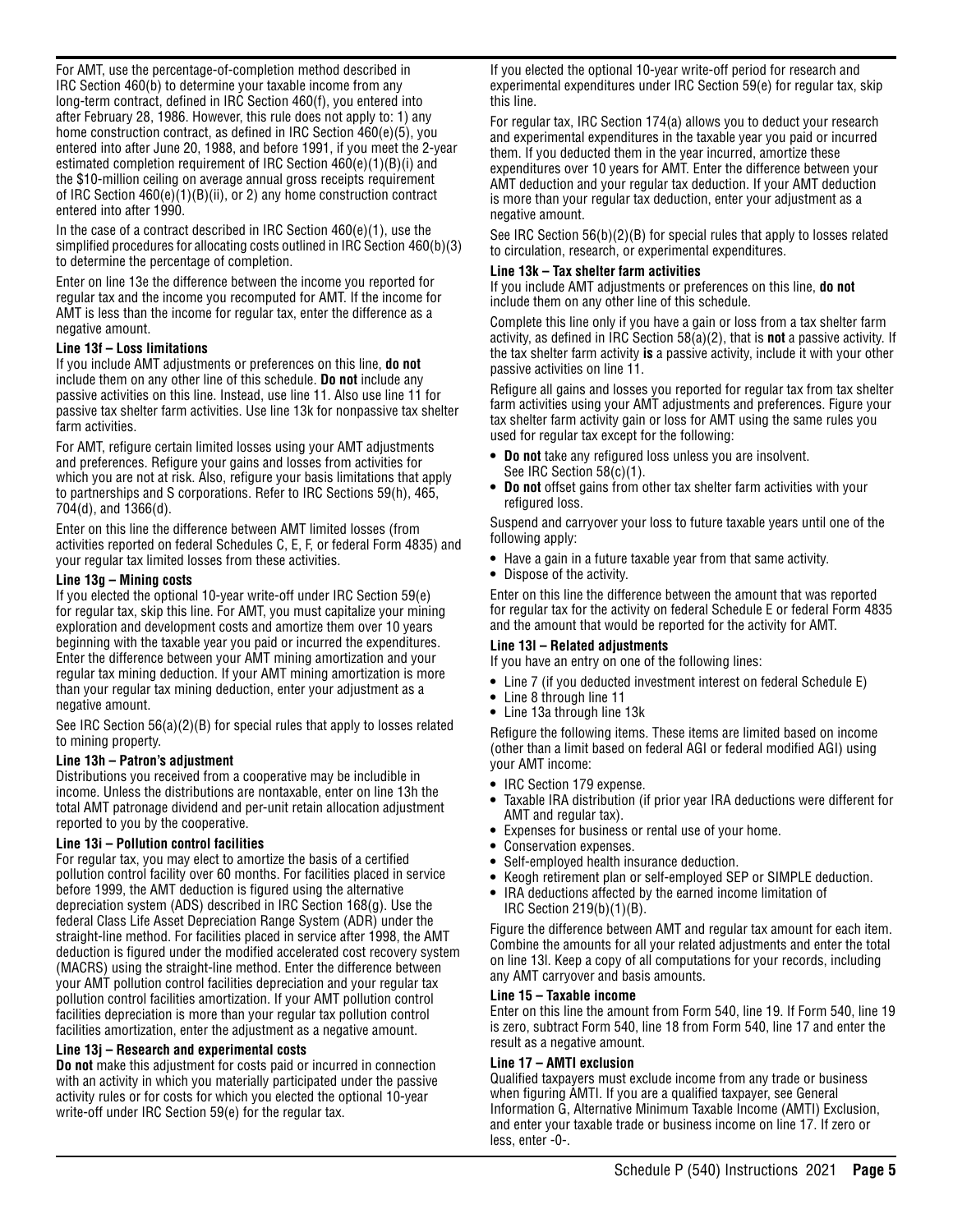#### **Line 18 – Itemized deductions limitation**

If you itemized deductions for California purposes and your federal AGI is more than the amount shown on line 18, your California itemized deductions were limited for regular tax. For AMT, this limitation does not apply. Enter the amount from line 9 of the Itemized Deductions Worksheet in the instructions for Schedule CA (540), Part II, line 29.

#### **Line 20 – AMT net operating loss (NOL) deduction**

For taxable years beginning on or after January 1, 2020, and before January 1, 2023, California has suspended the NOL carryover deduction. Taxpayers may continue to compute and carryover an NOL during the suspension period. **However**, taxpayers with net business income or modified adjusted gross income of less than \$1,000,000 or with disaster loss carryovers are **not** affected by the NOL suspension rules. For more information, get form FTB 3805V.

If you are carrying over an NOL from a prior year, refigure your NOL deduction for AMT purposes as follows:

- **Step 1 AMT NOL for prior year:** For the year the loss was incurred, complete another form FTB 3805V; FTB 3805Z, Enterprise Zone Deduction and Credit Summary; FTB 3807, Local Agency Military Based Recovery Area Deduction and Credit Summary; or FTB 3809, Targeted Tax Area Deduction and Credit Summary, using your AMT income and expense amounts rather than the regular tax amounts.
- **Step 2 AMT NOL carryover to the current year:** If you incurred the NOL in 2020, the amount of the carryover is the amount figured in Step 1. Otherwise, the amount of the carryover is the amount from Step 1 minus the amounts used for AMT purposes in all preceding carryover years.
- **Step 3 AMT NOL deduction for the current year:** Enter on line 20 the lesser of the NOL carryover from Step 2 or 90% of the amount on line 19.

#### **Line 21 – Alternative minimum taxable income (AMTI)**

Married/RDP taxpayers filing separate returns complete the following worksheet if line 21 is more than \$403,348.

| 1. Enter the amount from Schedule P $(540)$ ,                                |  |
|------------------------------------------------------------------------------|--|
|                                                                              |  |
| 2. Maximum exemption amount $\ldots \ldots \ldots \ldots \ldots$ 2 \$403,348 |  |
| 3. Subtract line 2 from line 13                                              |  |
|                                                                              |  |
|                                                                              |  |
| 6. Add line 1 and line 5. Enter the result here and replace                  |  |
| the amount on Schedule P (540), Part I, line 21,                             |  |
| with this amount $\dots\dots\dots\dots\dots\dots\dots\dots\dots\dots6$       |  |

## Part II Alternative Minimum Tax (AMT)

#### **Line 22 – Exemption amount**

If line 21 is more than the amount shown for your filing status in the middle column of the chart on line 22, complete the Exemption Worksheet to figure the amount to enter on line 22.

#### **Certain Children Under Age 24**

Your exemption amount is limited to the amount of your earned income plus \$7,850 if condition 1, 2, or 3 below applies to you.

- 1. You were under age 18 at the end of 2021.
- 2. You were age 18 at the end of 2021 and did not have earned income that was more than half of your support.
- 3. You were a full-time student over age 18 and under age 24 at the end of 2021 and did not have earned income that was more than half of your support.

If condition 1, 2, or 3 applies to you, complete the Exemption Worksheet, including lines 7 through 10, to figure the amount to enter on line 22.

**Do not** complete this worksheet if the child filed a joint tax return for 2021 or if both parents were deceased at the end of 2021.

**Certain January 1 Birthdays**. If you were born on January 1, 2004, you are considered to be age 18 at the end of 2021. Your exemption amount is limited only if you did not have earned income that was more than half of your support.

If you were born on January 1, 2003, you are considered to be age 19 at the end of 2021. Your exemption amount is limited only if you were a full-time student who did not have earned income that was more than half of your support.

If you were born on January 1, 1998, you are considered to be age 24 at the end of 2021. Your exemption amount is not limited.

#### **Exemption Worksheet**

If line 21 (AMTI) is equal to or more than \$605,043 if single or head of household; \$806,727 if married/RDP filing jointly or qualifying widow(er); \$403,348 if married/RDP filing separately, your exemption amount is zero. **Do not** complete this worksheet; instead, enter -0- on line 22.

**Line 23 –** If line 23 is zero or less, enter -0- on line 23 and line 24. Go to line 25.

# Part III Credits That Reduce Tax

**Business Credit Limitation –** For taxable years beginning on or after January 1, 2020, and before January 1, 2023, there is a \$5,000,000 limitation on the application of business credits for taxpayers. The total of all business credits including the carryover of any business credit for the taxable year may not reduce the "net tax" by more than \$5,000,000.

The credit for prior year AMT is not subject to the credit limitation.

#### **How to compute the limitation**

The limitation only applies to business credits and does not apply to the following credits:

- Earned income tax credit
- Young child tax credit
- Credit for household and dependent care
- Credit for adoption costs
- Renter's tax credit
- Personal exemption credit
- Credit for qualified joint custody head of household and a qualified taxpayer with a dependent parent
- Credit for qualified senior head of household
- Credit for low-income housing
- Excess contributions of unemployment compensation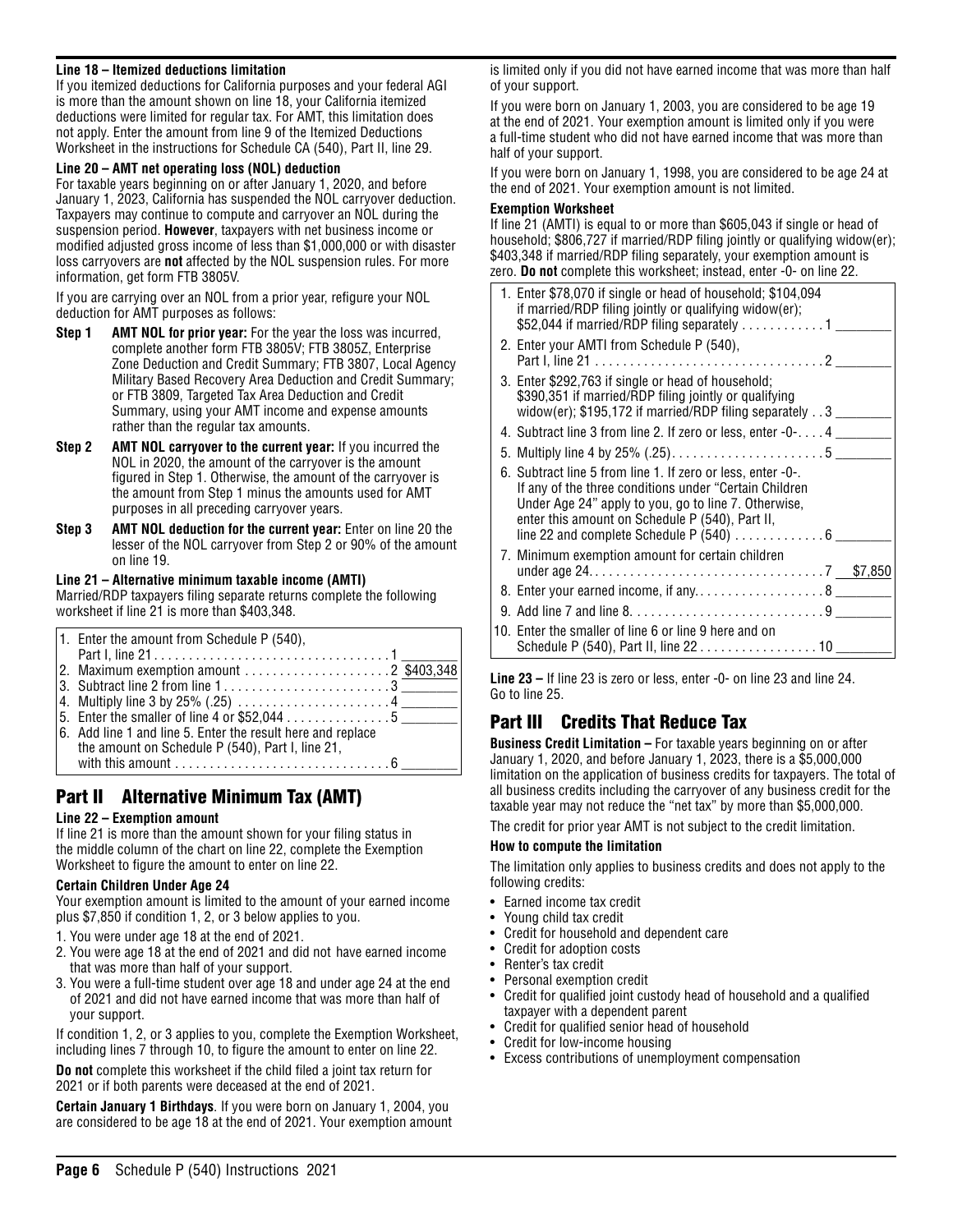The credits listed on the previous page are required to be applied after any business credits are applied.

Business credits disallowed due to the limitation may be carried over. The carryover period for disallowed credits is extended by the number of taxable years the credit was not allowed.

Taxpayers are required to keep track of the disallowed business credits on a worksheet and provide it to the Franchise Tax Board upon request.

#### **Complete Part III only if you have tax credits.**

#### **Use Part III to determine the following:**

- **•** Amount of credit that may be used to offset tax.
- **•** Tax that may be offset.
- **•** Amount of credit, if any, that may be carried over to future years.
- **•** Order in which to claim credits, if you have more than one credit to claim.

#### **Before you begin Part III:**

- **•** Complete Form 540 through line 35.
- **•** Figure the amount of your credits using the credit form or worksheet identified on the Credit Table on page 8. **Attach the credit form to your Form 540, if applicable.**

#### **To complete Part III:**

- **•** Complete line 1 through line 3 to figure the amount of excess tax you may offset by credits.
- **•** Identify which sections of Part III you may use to take your tax credits. Credits without carryover provisions are listed on Schedule P (540) in Section A1, Section B1, and Section B3 and may be taken only in these sections. See the Credit Table on page 8 for a list of credits. This table identifies the sections of Part III in which you may take these credits.
- **•** If you have credits in Section B, complete line 11 in addition to the lines for your credits.
- **•** Enter the credit code and the credit name in the space provided. See the Credit Table on page 8 for the credit code. Do not enter the same credit code or name on more than one line within a section.
- **•** Complete column (a) through column (d) for each line on which you are taking a credit. See "Column Instructions" on this page.
- **•** If your credits are taken in more than one section, complete each section before going to the next section.
- **•** Once you complete Part III, see "How to Claim Your Credits."

#### **Section A Instructions**

**Line 3 –** Subtract line 2 from line 1. If the amount is zero or less than zero, go to question 1. If the amount is more than zero, go to Section A1 Instructions.

- 1. Does the Credit Table show that you may take your credit ONLY in Section A1 or Section A2?
	- **Yes** You may not take the credit this year. Go to question 2.
	- **No** Go to Section B to figure the amount of credit you may take this year. Then go to Section C if the Credit Table shows that you may also take your credit in Section C.
- 2. Does the credit have carryover provisions?
	- **Yes** Enter the credit code, credit name, and credit amount in column (a) of the section indicated by the table. Enter -0- in column (b). Enter the credit amount in column (d). This is the amount of the credit you may carry over and use in future years.
	- **No** You may not take the credit this year or in future years.

The prior year AMT credit must be applied before any credits that can reduce regular tax below the TMT.

#### **Section A1 Instructions**

**Line 4 and Line 5 –** If you have any of the credits listed in this section, complete column (a) through column (c) for each credit in the order listed.

For taxable years beginning on or after January 1, 2020, and before January 1, 2023, if you did not claim all or a portion of the Prison Inmate Labor credit due to the \$5,000,000 business credit limitation, only the

disallowed portion of the credit may be carried over by the number of taxable years the credit is not allowed.

#### **Section A2 Instructions**

**Line 6 through Line 10 –** Follow the Credit Table Instructions to find out in which section to claim your credit. Then complete column (a) through column (d) for each credit in each section before going to the next section.

#### **Section B1 Instructions**

**Line 12 through Line 15 –** If you have any of the credits listed in this section, complete column (a) through column (c) for each credit in the order listed.

#### **Section B2 Instructions**

**Line 16 through Line 19 –** Follow the Credit Table Instructions to find out in which section to claim your credit. Then complete column (a) through column (d) for each credit in each section before going to the next section.

Generally it is to your advantage to apply credits with limited carryovers before credits with no limitation on carryover. However, you may apply credits with no limitation on carryover first, if that is to your advantage.

#### **Section B3 Instructions**

**Line 20 –** If you have Other State Tax Credit, complete column (a) through column (c). Get California Schedule S, Other State Tax Credit, for more information.

#### **Section C Instructions**

**Line 22 and Line 23 –** If you have any of the credits listed in this section, complete column (a) through column (d) for each credit in the order listed.

#### **Column Instructions**

In column:

- (a) Enter the amount of credit available to offset tax.
- (b) Figure the amount of credit you are able to use this year by entering the smaller of the amount in column (a) or the amount in column (c) from the previous line.
- Figure the amount of tax remaining to be offset by other credits by subtracting the amount in column (b) from the balance in column (c) of the previous line.
- (d) Enter the amount of credit carryover available to use in future years by subtracting the amount in column (b) from the amount in column (a).

#### **How to Claim Your Credits**

Claim your credits by transferring them to Form 540 as follows:

**Line 5 Nonrefundable Child and Dependent Care Expenses Credit –** Enter the total amount of the credit from column (b), Section A1 on Form 540, line 40.

**Line 15 Nonrefundable Renter's Credit –** Enter the total amount of nonrefundable renter's credit from column (b), Section B1 on Form 540, line 46.

#### **Other Credits on Line 4, Line 6 through Line 14, and Line 16 through Line 20:**

- **•** If you claim one or two other credits, enter the name, code, and amount of the credit from column (b) on Form 540, line 43 and/or line 44.
- **•** If you have more than two other credits, do not use line 43 or 44 on Form 540. Add the amounts from column (b) for the other credits and enter the total on Form 540, line 45.

# Franchise Tax Board Privacy Notice on Collection

Our privacy notice can be found in annual tax booklets or online. Go to **ftb.ca.gov/privacy** to learn about our privacy policy statement, or go to **ftb.ca.gov/forms** and search for **1131** to locate FTB 1131 EN-SP, Franchise Tax Board Privacy Notice on Collection. To request this notice by mail, call 800.338.0505 and enter form code **948** when instructed.